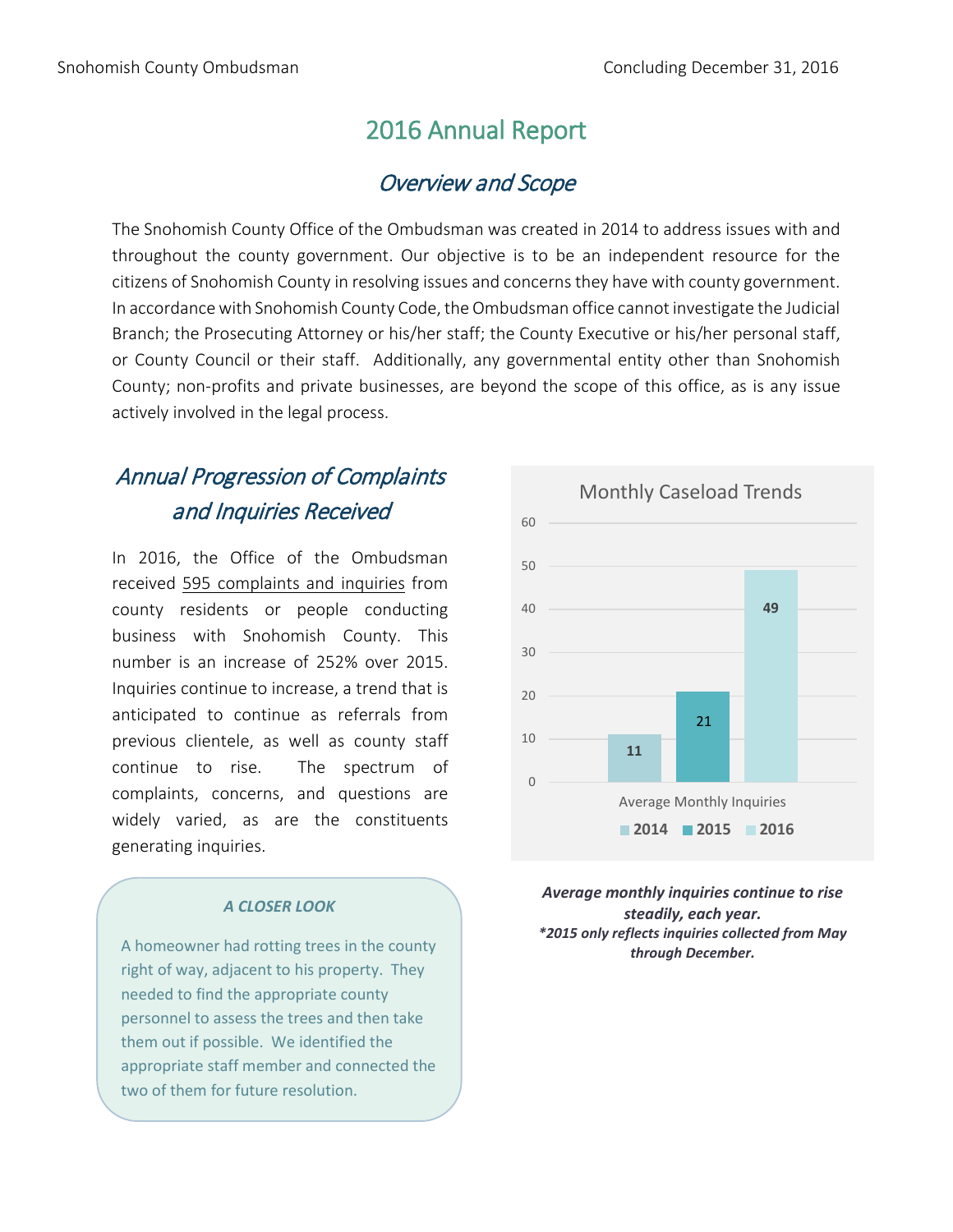### Complaint/Inquiry Classification and Departmental Interfacing

The Ombudsman does not have the authority to overturn the decision of a department, although, it is charged with ensuring that decisions are not contrary to regulation or county code. Quite often, the office acts as an interpreter of government for the citizens, clarifying decisions, or helping them understand the basis on which a decision was made. Occasionally, citizens have issues that transcend a single department and they need guidance in determining the best avenue to obtain the information/assistance they seek. Because each department has different functions, the staff may not have the information needed to satisfy a request, as it is outside of their specialization. The Ombudsman easily reaches across departmental lines to locate the best sources to assist citizens.

#### *A CLOSER LOOK*

Over a four month period, a citizen attempted to purchase a piece of property which had an abandoned mobile home on it. He was unable to close because the title company told him they would not issue a clean title without sign off from the County. Though, after talking to several county departments as well as state agencies with no success, he came to the Ombudsman office. We connected him with a specialized unit within Public Works who had the authority to investigate the abandoned mobile and eventually declare it legally abandoned which would then clear up the property for title.



# CASES BY DEPARTMENT **Information Assistance**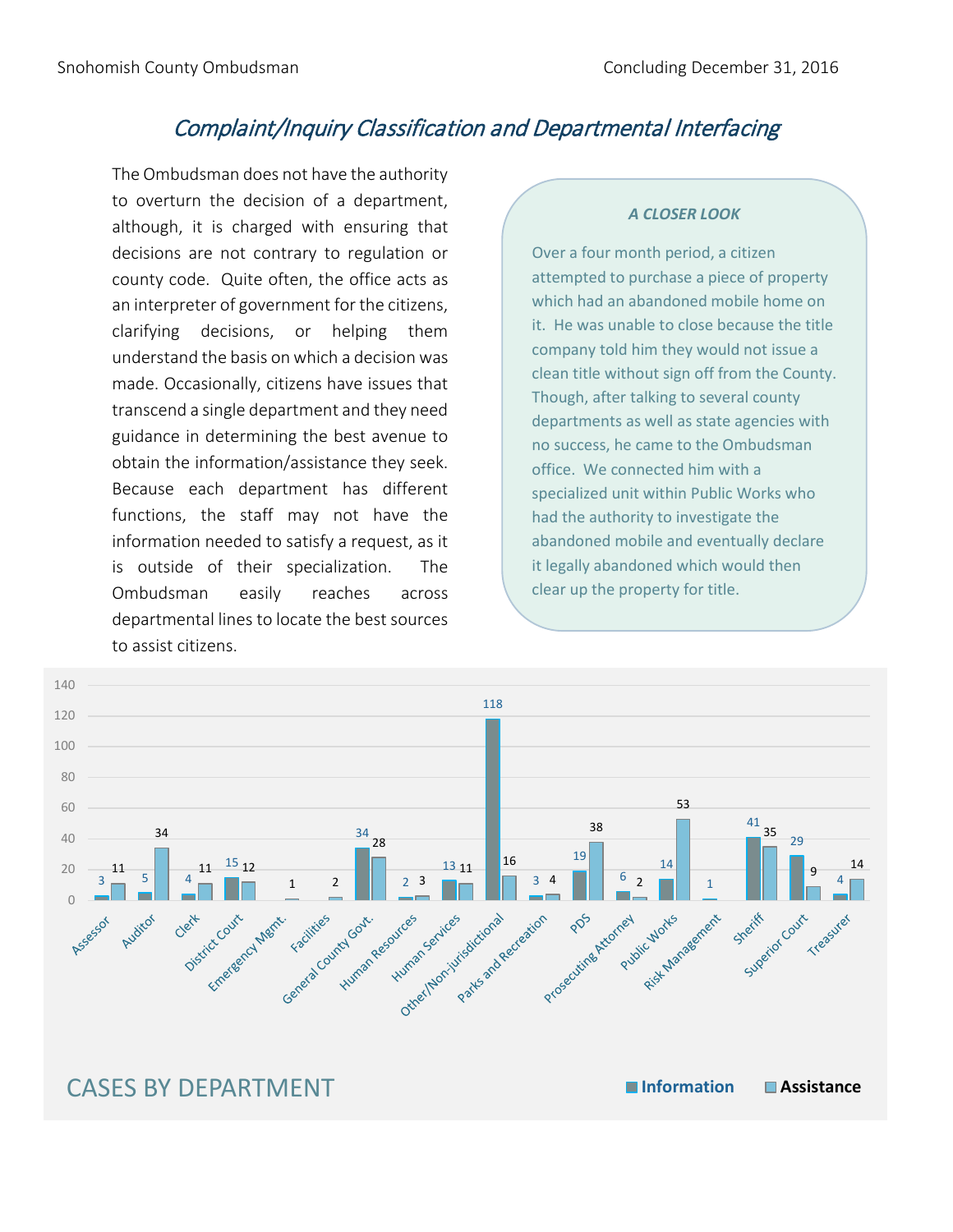

# Geographical Origination of Inquiries and Complaints

As previous trends suggest, the most rural districts generated slightly higher numbers of inquiries and complaints.

The *general* category includes contacts from people who did not identify where they reside, as well as those who live outside of the county, but who also engage with Snohomish County government in some aspect.

# Forecasting of Inquiries and **Complaints**

Granted, complaint-driven workloads present accurate forecasting challenges. Given this, if current trends persist, the Office of the Ombudsman may expect to see continued growth as more constituents gain increased awareness of our services and realize their benefits.

### *A CLOSER LOOK*

A resident of a development contacted the office regarding a pending road closure, concerned with its neighborhood impact, particularly in bad weather conditions. We connected him with Public Works, who heard their concerns and made adjustments. The concluding solution ultimately satisfied his community safety concerns.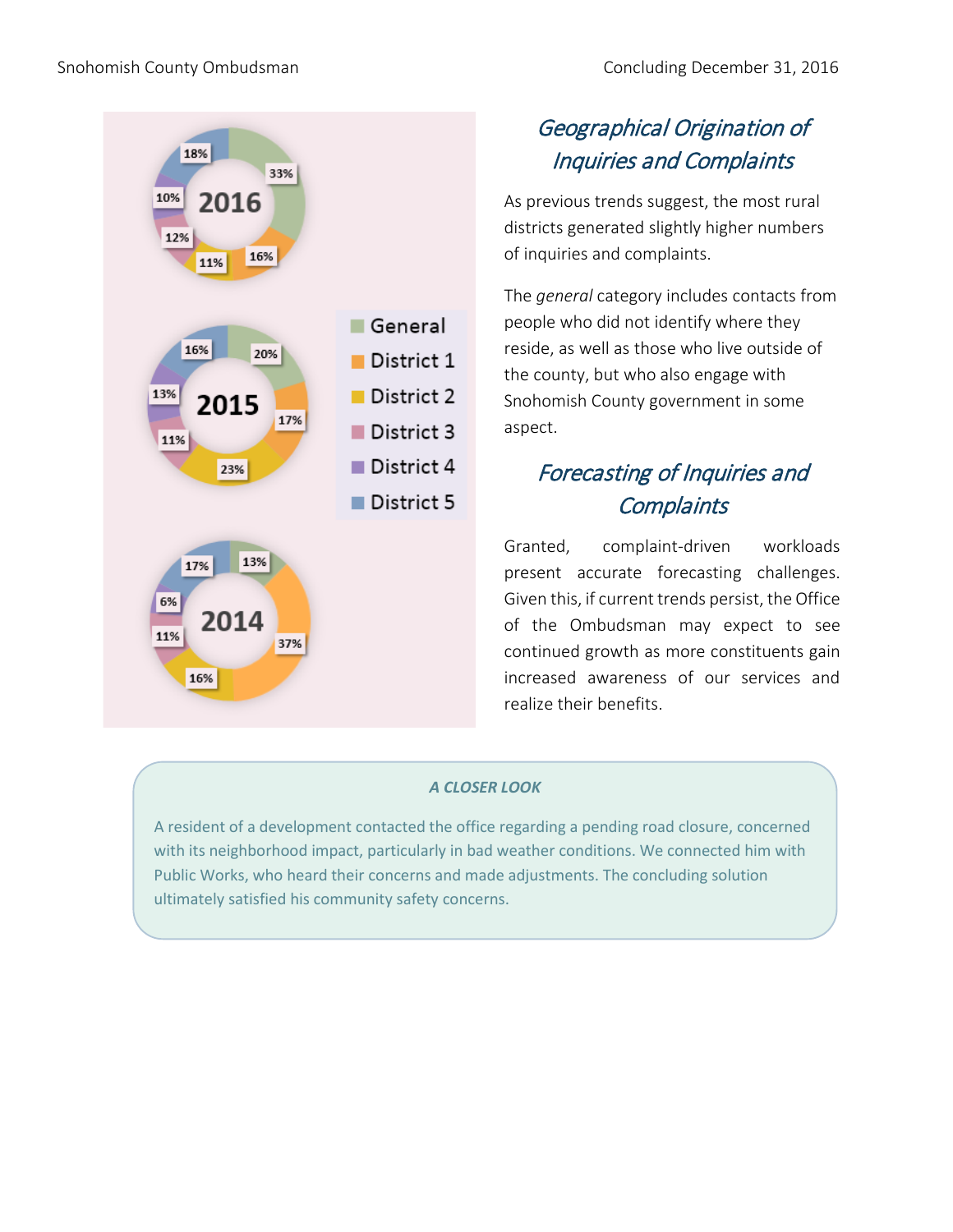### Contact the Snohomish County Ombudsman Office

3000 Rockefeller Ave, M/S 401 Everett, WA 98201 Robert J. Drewel Building, 2<sup>nd</sup> Floor, East 425.388.3365